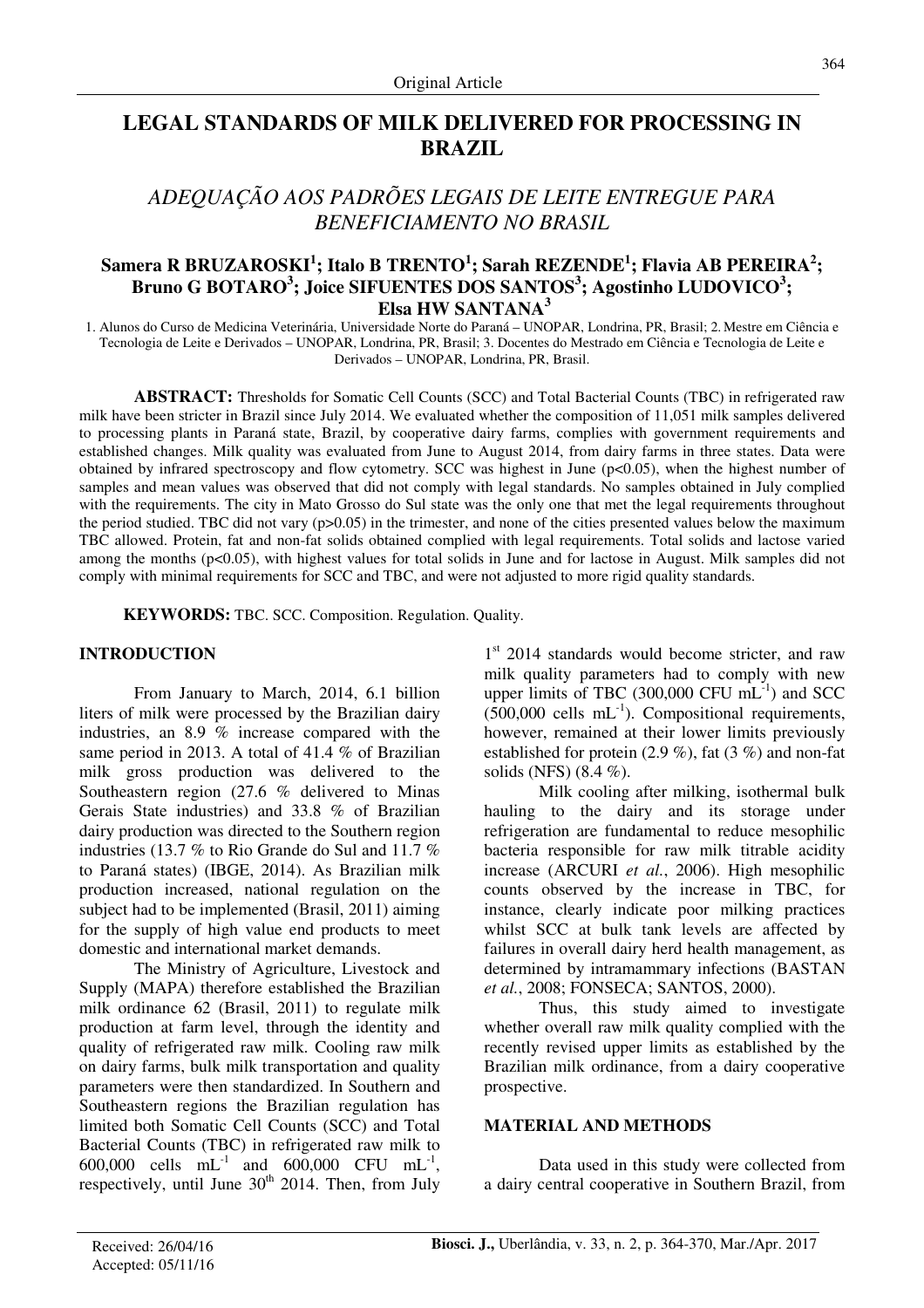June to August 2014, accumulating 11,051 observations. Bulk tank samples were collected monthly and milk composition analyses were performed using Bentley 2000 (Bentley Instruments, Chaska, MN) to determine fat, protein, lactose, total solids (TS) and non-fat solids (NFS) percentages, Somacount 300 (Bentley Instruments, Chaska, MN) and BactoScan (Foss Electric, Hillerød, Denmark) for SCC and TBC, respectively. The samples were collected from dairy farmers whose milk production was delivered every other day to that cooperative. Dairy farmers were located in counties in three Brazilian states: Rio Bonito do Iguaçu, Londrina, Cascavel and Pato Branco counties (Paraná State – PR); Batayporã county (Mato Grosso do Sul State – MS) and São Martinho county (Rio Grande do Sul State –  $RS$ ).

The effect of establishing the revised upper TBC and SCC limits of the Brazilian milk ordinance on data obtained immediately before and immediately after its implementation (July, 1 2014) (Brasil, 2011) was measured by the Kruskal-Wallis  $(p<0.05)$  and Mann-Whitney  $(p<0.05)$  tests.

### **RESULTS**

Table 1 shows values of SCC, TBC, fat, protein, lactose, TS and NFS in milk delivered to a dairy industry located at Paraná, Brazil, from Paraná, Mato Grosso do Sul and Rio Grande do Sul States, from June to August 2014.

The mean SCC (Table 1) obtained during June was higher than that from July and August  $(p<0.05)$ . An increased number of samples which SCC (53.86%) that would not comply with the new. revised regulation was observed in June 2014  $(600,000 \text{ cells } \text{mL}^{-1})$  (Brasil, 2011). Nonetheless, when the revised SCC limit was reduced to 500,000 cells  $mL^{-1}$ , a decrease in samples not complying with the standardized regulation was observed in July and August, 2014 (49.5 and 47.6%, respectively).

| Table 1. Mean, minimum, maximum and non-compliant values of somatic cell counts (SCC), total bacterial |
|--------------------------------------------------------------------------------------------------------|
| counts (TBC), fat, protein, lactose, total solids (TS) and non-fat solids (NFS) in milk delivered to a |
| dairy industry located at Paraná, Brazil, from Paraná, Mato Grosso do Sul and Rio Grande do Sul        |
| States, from June to August 2014.                                                                      |

| Month                                           | June                            |                  | July                            |                  | August                          |                |  |
|-------------------------------------------------|---------------------------------|------------------|---------------------------------|------------------|---------------------------------|----------------|--|
| Analysis                                        | Mean<br>(Min-Max)               | $NC^{\dagger}$ % | Mean<br>(Min-Max)               | $NC^{\dagger}$ % | Mean<br>(Min-Max)               | $NC^\dagger$ % |  |
| <b>SCC</b><br>$(x10^3$ cells mL <sup>-1</sup> ) | $678.2^{\text{a}}$<br>8.0-950.0 | 53.8             | $642.2^b$<br>10.0-8132.0        | 49.5             | $646.0^{b}$<br>10.0-950.0       | 47.6           |  |
| <b>TBC</b><br>$(x10^3$ CFU mL <sup>-1</sup> )   | $1001.5^a$<br>1.0-999.0         | 55.0             | $993.3^a$<br>1.00-999.0         | 54.7             | $1045.4^a$<br>1.0-999.0         | 54.8           |  |
| Fat $(\%)$                                      | 3.9 <sup>a</sup><br>$2.5 - 6.0$ | 2.5              | 3.9 <sup>b</sup><br>$2.5 - 6.0$ | 2.8              | $3.7^\circ$<br>$2.5 - 6.0$      | 4.6            |  |
| Protein $(\% )$                                 | $3.3^{a}$<br>2.2<br>$2.4 - 4.6$ |                  | $3.3^{b}$<br>1.9-4.4            | 3.7              | $3.2^{\circ}$<br>$2.3 - 4.3$    | 4.7            |  |
| Lactose $(\%)$                                  | $4.4^b$<br>$2.7 - 4.9$          | N                | $4.4^b$<br>$2.4 - 5.5$          | $\mathbf N$      | 4.4 <sup>a</sup><br>$2.3 - 5.1$ | $\mathbf N$    |  |
| TS $(\% )$                                      | 12.6 <sup>a</sup><br>8.4-15.3   | N                | $12.5^{\rm b}$<br>$7.5 - 14.9$  | $\mathbf N$      | $12.4^\circ$<br>8.1-15.3        | $\mathbf N$    |  |
| NFS $(\% )$                                     | 8.7 <sup>a</sup><br>5.8-10.0    | 14.8             | $8.6^{\rm b}$<br>4.9-10.2       | 20.6             | 8.6 <sup>b</sup><br>5.4-9.8     | 19.6           |  |
| Number of<br>samples                            | 3,414                           |                  | 3,621                           |                  | 4,016                           |                |  |

<sup>†</sup> NC= Non-compliance; N= No legal limit; <sup>\*</sup> Different superscript letters are significantly different by Kruskal-Wallis (p<0.05).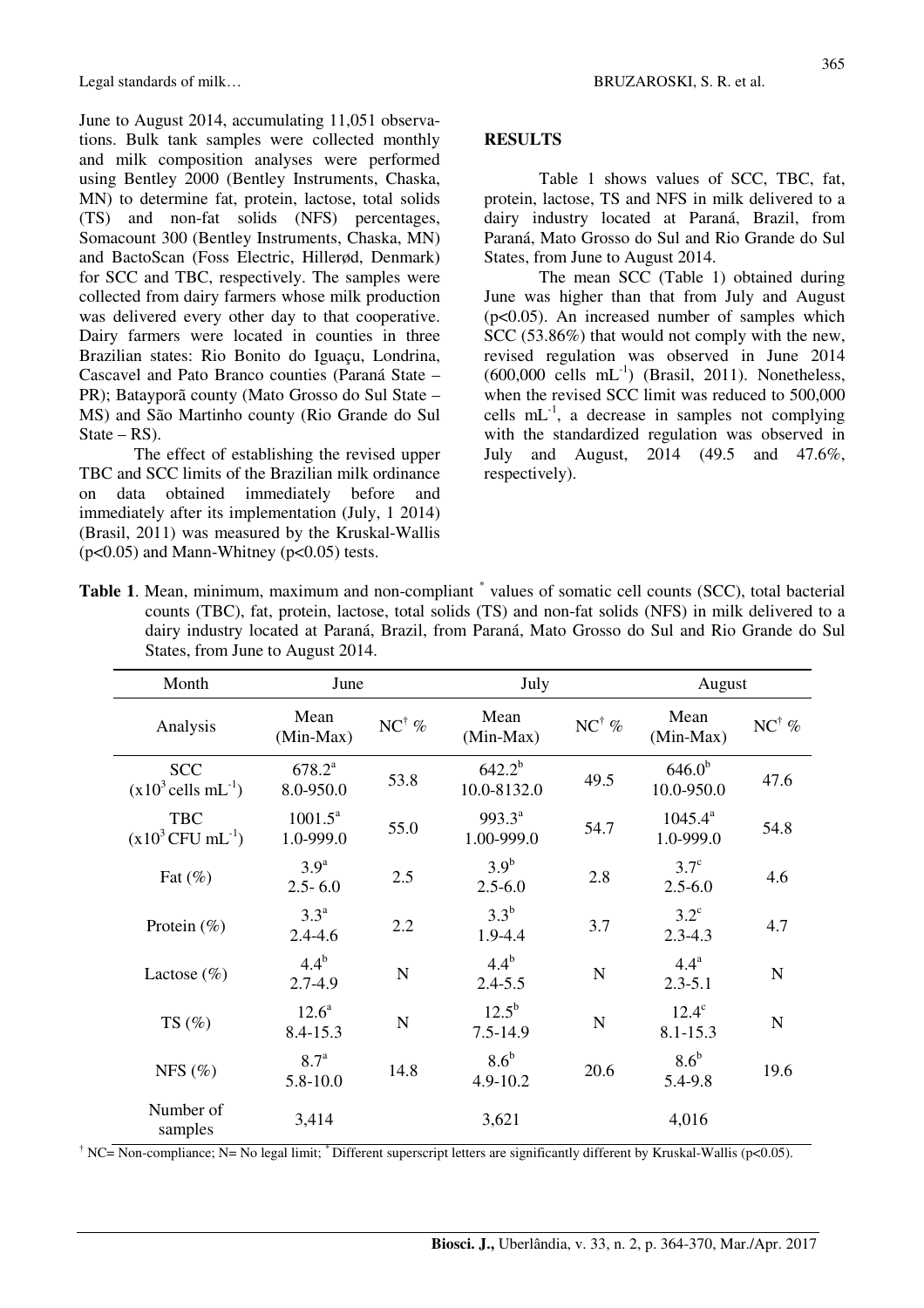Table 2 shows SCC, TBC, fat, protein, lactose, TS and NFS in milk delivered to a dairy industry located at Paraná, Brazil, from Rio Bonito, Londrina, Cascavel, Pato Branco (Paraná State), Batayporã (Mato Grosso do Sul State) and São Martinho (Rio Grande do Sul State) counties, in June and August 2014.

As data were analyzed by municipality (Table 2), the lowest SCC values were observed in raw milk from Londrina (PR) and Batayporã (MS) (p<0.05). The smallest number of samples not complying with the revised regulation (Brasil, 2011) was observed in milk delivered in June from Batayporã (MS) county farmers and in August from Londrina dairy farms (PR) (Table 2). Batayporã (MS) was the sole municipality where mean SCC values were in compliance with the revised milk ordinance before (June, 2014) and after (August, 2014) its establishment. In August, milk from São Martinho (RS) presented the highest SCC mean  $(p<0.05)$  (61.6% of non-compliant samples).

TBC mean values did not change (p>0.05) within the evaluated period and 52.4% of the samples did not comply with the TBC upper limit regulation before July  $1^{st}$ , 2014 (600,000 cells mL<sup>-1</sup>). Milk samples from Londrina (PR) and Batayporã (MS) had the lowest  $(p<0.05)$  TBC immediately before (June 2014) and immediately after (August 2014) the milk ordinance implementation (Table 2). Not only was Londrina the municipality in the study with the smallest number of milk samples not complying with the Federal regulation in June and August, 2014 (Table 2), but it also had the lowest TBC ( $p<0.05$ ).

Milk TBC means from Londrina, Cascavel and São Martinho did not differ (p>0.05) before (June, 2014) and after (August, 2014). However, São Martinho had the highest number of noncomplying samples (60.6 %). None of the investigated counties presented TBC in accordance with the regulated standards (Brasil, 2011).

Milk composition parameters for refrigerated raw milk on July,  $1<sup>st</sup>$  2014 remained as they were (Brasil, 2011). Mean protein, fat and nonfat solids values during the three evaluated months (June, July and August, 2014) and in the municipalities that delivered the milk (Table 2) are in accordance with the legal standards of the Brazilian milk quality regulation (Brasil, 2011). Fat and protein were different  $(p<0.05)$  during the months evaluated, with an increased number of noncompliant samples (Table 1) and a decrease in both values (Table 2) in August  $(p<0.05)$  compared to June, 2014. Non-fat solids were higher in June  $(p<0.05)$  with a lower number of non-compliant samples (Table 1). Regarding the municipalities, the highest non-fat solid values were observed in samples from Rio Bonito, Pato Branco and Batayporã, with significant differences  $(p<0.05)$ between June and August (Table 2).

Mean lactose values were higher in August than in June and July in the same year  $(p<0.05)$ (Table 1). With regard to the municipalities, São Martinho presented the lowest mean lactose values, whilst Rio Bonito and Cascavel lactose mean values did not differ between June and August  $(p<0.05)$ (Table 2).

Mean total solids levels varied among the three months  $(p<0.05)$ , with higher levels in June, due to higher fat and protein levels (Table 1). A significant difference ( $p<0.05$ ) was observed in June and August for each municipality (Table 2).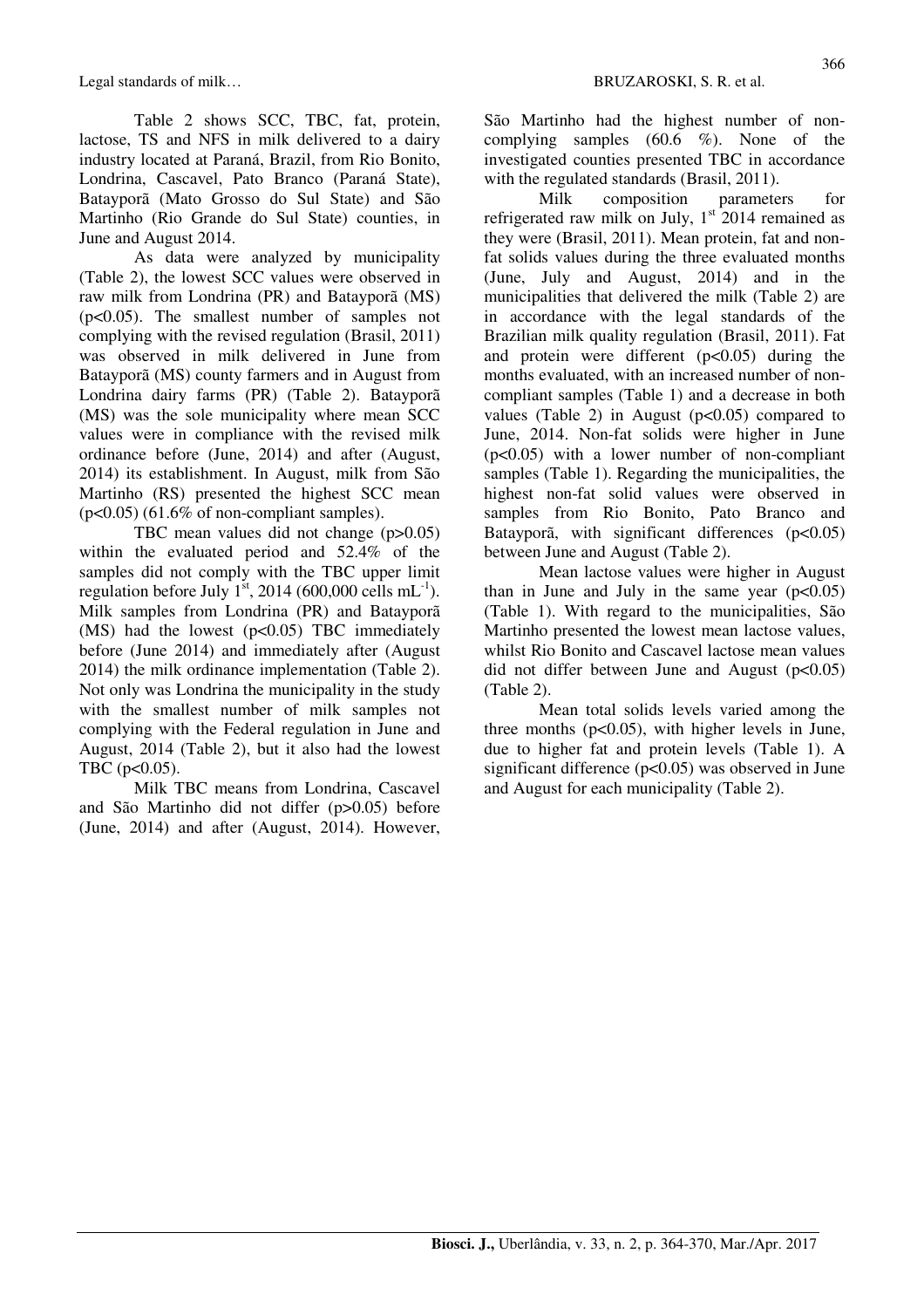#### Legal standards of milk… BRUZAROSKI, S. R. et al.

**Table 2.** Mean and non-compliance values of somatic cell counts (SCC), total bacterial counts (TBC), fat, protein, lactose, total solids (TS) and non-fat solids (NFS) in milk delivered to a dairy industry located at Paraná, Brazil, from Rio Bonito, Londrina, Cascavel, Pato Branco (Paraná State), Batayporã (Mato Grosso do Sul State) and São Martinho (Rio Grande do Sul State) counties, in June and August 2014.

| Municipality                     |                      | Rio Bonito<br>Londrina |                     | Cascavel             |                    | Pato Branco           |                    | Batayporã            |                     | São Martinho       |                     |                      |
|----------------------------------|----------------------|------------------------|---------------------|----------------------|--------------------|-----------------------|--------------------|----------------------|---------------------|--------------------|---------------------|----------------------|
| Month/<br>Analysis               | Jun                  | Aug                    | Jun                 | Aug                  | Jun                | Aug                   | Jun                | Aug                  | Jun                 | Aug                | Jun                 | Aug                  |
| <b>SCC</b>                       | $765.2^{aA}$         | $631.5^{aB}$           | $600.6^{\text{cA}}$ | $453.5^{bB}$         | $568.0^{aA}$       | $682.8^{\mathrm{aB}}$ | $755.8^{aA}$       | $625.6^{aB}$         | 555.9 <sup>bA</sup> | $428.7^{bA}$       | 837.8 <sup>aA</sup> | $767.4^{cB}$         |
| $(x10^3$ cell ml <sup>-1</sup> ) | (59.6)               | (51.3)                 | (40.3)              | (25.5)               | (40.3)             | (50.6)                | (66.7)             | (49.1)               | (28)                | (30)               | (65)                | (61.6)               |
| <b>TBC</b>                       | $1192.2^{\text{aA}}$ | $1173.2^{aB}$          | $862.2^{bA}$        | 888.8bA              | $925.9^{aA}$       | $1330^{\text{aA}}$    | $1141^{aA}$        | $1087$ <sup>aB</sup> | $887.7^{bA}$        | $1320.7^{bB}$      | $950.6^{aA}$        | $1179.5^{\text{cA}}$ |
| $(x10^3$ CFU ml <sup>-1</sup> )  | (67.7)               | (51.3)                 | (38.5)              | (32.2)               | (42.9)             | (61.7)                | (58.0)             | (52.7)               | (48)                | (53.3)             | (59.4)              | (60.6)               |
| Fat                              | 4.0 <sup>aA</sup>    | 3.8 <sup>bdB</sup>     | 3.9 <sup>bA</sup>   | $3.6^{cB}$           | 3.8 <sup>bdA</sup> | 3.7 <sup>CB</sup>     | $4.1^{\text{cA}}$  | 3.9 <sup>bB</sup>    | 3.9 <sup>adA</sup>  | $3.5^{aB}$         | 4.0 <sup>aA</sup>   | $3.8^{dB}$           |
| $(\%)$                           | (2.2)                | (40.2)                 | (3.2)               | (4.1)                | (2.0)              | (6.2)                 | (1.8)              | (2.0)                | (4.7)               | (13.0)             | (0.9)               | (1.5)                |
| Protein                          | $3.3^{\text{acA}}$   | $3.2^{\text{aB}}$      | $3.3^{aA}$          | $3.2^{\mathrm{acB}}$ | 3.3 <sup>bA</sup>  | $3.2^{\text{cB}}$     | $3.3^{\text{cA}}$  | $3.2^{\text{aB}}$    | $3.3^{\text{cA}}$   | 3.1 <sup>bB</sup>  | $3.3^{abA}$         | $3.2^{aB}$           |
| $(\%)$                           | (1.1)                | (5.7)                  | (2.0)               | (2.5)                | (2.2)              | (6.0)                 | (2.7)              | (5.6)                | (0)                 | (4.7)              | (23.0)              | (3.3)                |
| Lactose                          | $4.4^{abA}$          | $4.4^{aA}$             | $4.4^{aA}$          | $4.5^{bB}$           | $4.4^{daA}$        | $4.4^{aA}$            | $4.4^{bdeA}$       | $4.4^{aB}$           | $4.4^{aeA}$         | $4.5^{bB}$         | $4.3^{\text{cA}}$   | $4.4^{\text{cB}}$    |
| $(\%)$                           | (N)                  | (N)                    | (N)                 | (N)                  | (N)                | (N)                   | (N)                | (N)                  | (N)                 | (N)                | (N)                 | (N)                  |
| <b>TS</b>                        | $12.7^{aA}$          | 12.5 <sup>adB</sup>    | 12.5 <sup>bdA</sup> | $12.3^{beB}$         | $12.4^{bA}$        | $12.2^{bB}$           | $12.8^{\text{cA}}$ | $12.5^{aB}$          | $12.7^{\text{acA}}$ | $12.0^{\text{cB}}$ | $12.6^{\text{adA}}$ | $12.4^{\text{deB}}$  |
| $(\%)$                           | (N)                  | (N)                    | (N)                 | (N)                  | (N)                | (N)                   | (N)                | (N)                  | (N)                 | (N)                | (N)                 | (N)                  |
| <b>NFS</b>                       | $8.7^{\text{acA}}$   | 8.6 <sup>adB</sup>     | 8.7 <sup>aA</sup>   | 8.7 <sup>beA</sup>   | $8.6^{\text{cA}}$  | 8.6 <sup>bA</sup>     | 8.7 <sup>adA</sup> | $8.6^{aB}$           | 8.7 <sup>bdA</sup>  | $8.6^{\circ B}$    | $8.6^{\text{cA}}$   | $8.6^{\text{deA}}$   |
| $(\%)$                           | (14.4)               | (19.0)                 | (56.5)              | (6.3)                | (25.2)             | (7.4)                 | (11.1)             | (19.7)               | (11.9)              | (18.2)             | (24.0)              | (20.6)               |

Jun = June; Aug= August; Data are presented as Mean (% of non-compliant samples). N= No legal limit; \*Different lowercase superscript letters are significantly different in the same month in the different municipalities by Kruskal-Wallis (p<0.05). \*\*Different uppercase superscript letters are significantly different in the same municipality in the months of June and August by Mann-Whitney (p<0.05).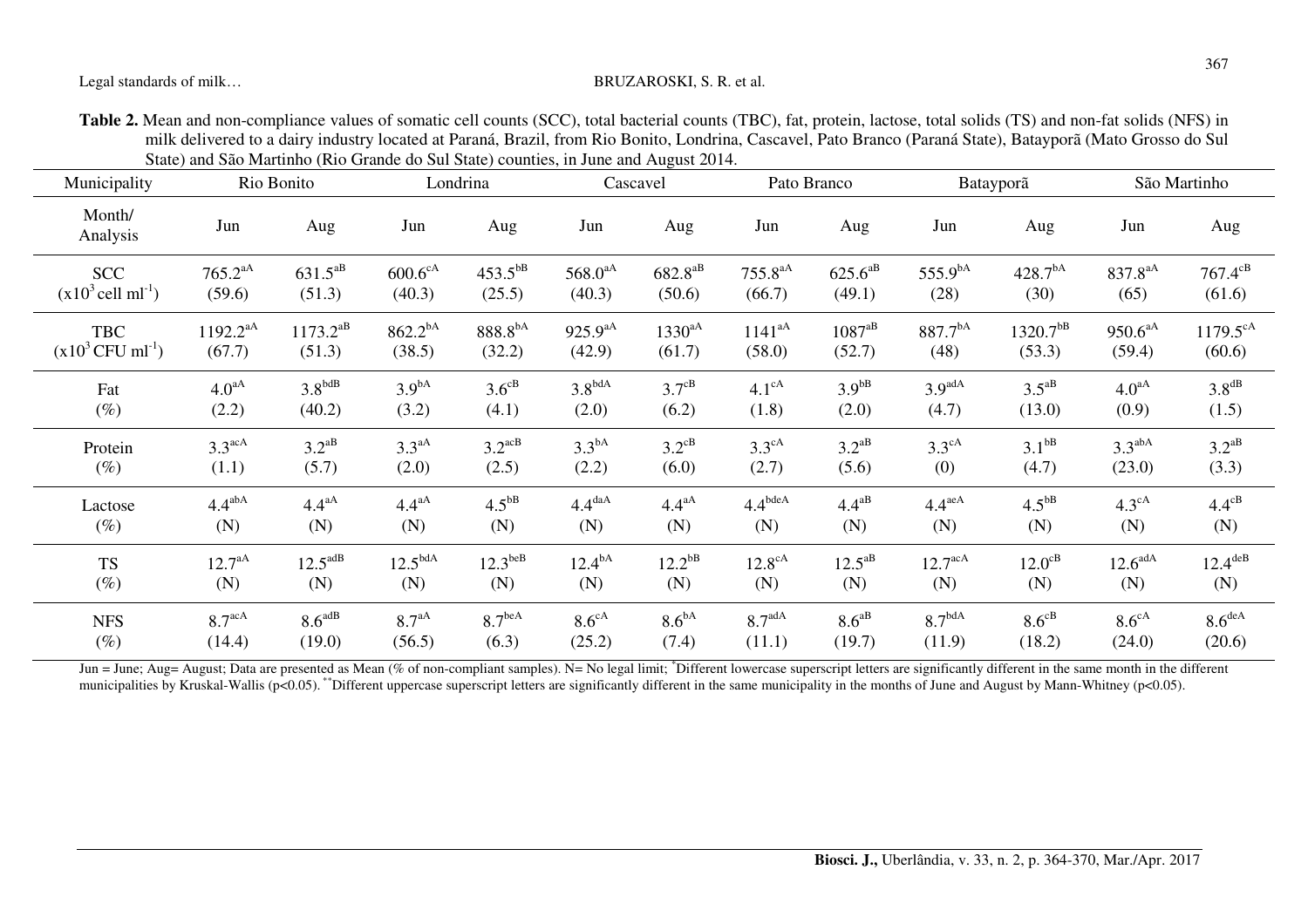#### **DISCUSSION**

Several factors can alter milk composition, such as physiological factors related to breed, age, days in milk, and those related to seasonality, nutrition, herd health and mastitis, which also affect SCC (FONSECA; SANTOS, 2000; BASTAN et al., 2008; TEIXEIRA et al., 2003).

High SCC is related to decreased milk yield from the cow, increased discarding of milk from antibiotic-treated cows and other costs related to early drying off or culling of cows (MACHADO et al., 2000). A small number of mastitis cases was observed amongst the most specialized dairy farms, contributing to lower SCC and better quality milk was produced (MARTINS, 2007). Research found 49 % small dairy producers did not comply with milk regulation whilst larger dairy producers were in compliance (RIBEIRO JUNIOR et al., 2015). Increase in SCC results in alterations in lactose, protein and fat contents in milk. These may be mainly attributed to damages in the blood-milk barrier, with efflux of lactose and influx of blood proteins to the milk, and the synthesis capacity the glandular epithelium is reduced in consequence of the damage (AUDIST et al., 1995). High TBC indicates poor milking hygiene practices and/or milk cooling failure (VALLIN et al., 2009).

Non-fat solids account for milk solids after water and fat removal, and can vary according to herd nutritional management differences that are markedly evident among the municipalities considered in the present investigation. Milk fat is highly influenced by fiber levels in the cow diet and inversely proportional to milk production (NORO et al., 2006; SOUZA et al., 2010). Serum proteins (immunoglobulins and albumins), casein, lactoalbumin and lactoglobulin account for the crude protein in milk. Casein levels can be

diminished by proteolytic activity of blood plasmin or by decreased synthesis caused by cellular damage during mastitis. Damage to the blood-milk barrier increase the influx of serum proteins to the mammary gland (AUDIST et al., 1995). There are no minimum parameters regarding lactose and total solids in refrigerated raw milk (Brasil, 2011). Data were analyzed from the production of a dairy herd with 410 dairy cows over five years and the authors reported lactose and total solids mean values of 4.51 % and 12.48 %, respectively (REIS et al., 2012).

Lactose is synthetized by epithelial cells from mammal parenchyma and inflammation may result in a decrease of its synthesis by the gland (SHUSTER et al., 1991). As lactose regulates osmotic pressure of the mammary gland, so that a larger lactose production results in a larger milk yield (PERES, 2001).

Research concluded that higher total solids levels are influenced by higher lipids contents (ZANELA et al., 2006). Other factors such as SCC, season (BOTARO et al., 2011) and breed (NÓBREGA AND LANGONI, 2011) can also influence milk total solids.

#### **CONCLUSIONS**

Overall refrigerated raw milk delivered to a dairy industry in North Parana did not comply with the minimal raw milk quality requirements with respect to total bacterial and somatic cell counts, nor was it in accordance with the stricter Brazilian federal milk ordinace immediately after its implementation on July  $1<sup>st</sup>$ , 2014. On the other hand, compositional regulated requirements of milk (fat, protein and non-fat solids) did not seem to be a big challenge for the studied dairy cooperative to comply with the revised changes proposed by the Brazilian milk regulation.

**RESUMO:** Limites de contagem de células somáticas (CCS) e contagem bacteriana total (CBT) em leite cru refrigerado estão mais estritos no Brasil desde Julho de 2014. Foram avaliadas 11051 amostras de leite entregues para beneficiamento no Estado do Paraná, Brasil, por produtores de leite e cooperados e verificou-se se estas atendiam aos requisitos governamentais e às mudanças estabelecidas. A qualidade do leite foi avaliada de Junho a Agosto de 2014 em fazendas leiteiras de três estados. Os dados foram obtidos por espectroscopia em infravermelho e citometria de fluxo. CCS foi superior em Junho (p<0,05), quando foi observado maior número de amostras e valores médios que não estavam de acordo com os padrões legais. A cidade do Estado de Mato Grosso do Sul foi a única que cumpriu com os limites legais requeridos ao longo do período. CBT não apresentou variação (p>0,05) ao longo do trimestre, e nenhuma das cidades apresentou valores dentro do limite estabelecido para CBT. Proteína, gordura e sólidos não gordurosos estavam de acordo com os limites requeridos. Sólidos totais e lactose variaram ao longo dos meses (p<0,05), com valores elevados para sólidos totais em Junho e para lactose em Agosto. Amostras de leite não estavam de acordo com os requisitos mínimos de CCS e CBT, e não estão ajustadas aos padrões de qualidade mais rígidos.

**PALAVRAS-CHAVE**: CBT. CCS. Composição. Regulamentação. Qualidade.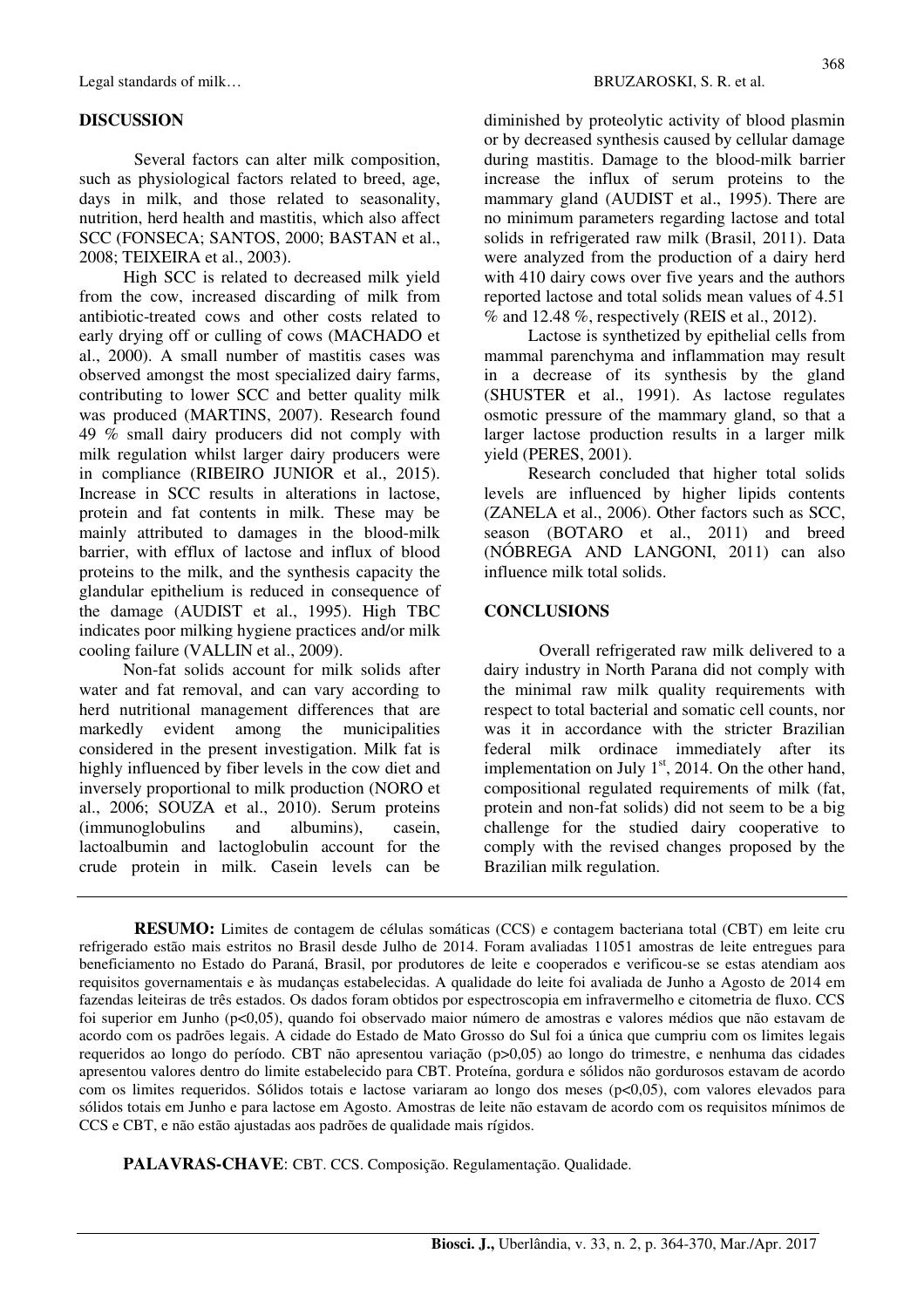ARCURI, E. F.; BRITO, M. A. V. P.; BRITO, J. R. F. et al. Microbiological quality of refrigerated milk on farms. **Braz J Vet Res An Sci**, São Paulo, v. 58, p. 440-446, 2006.

AUDIST, M. J.; COATS, S.; ROGERS, G. L.; MCDOWELL, G. H. Changes in the compositional of milk from healthy and mastitic dairy cows during the lactation cycle. **Aust J Exp Agr**, Collingwood, v. 35, p. 427-436, 1995. https://doi.org/10.1071/EA9950427

BASTAN, A.; KAÇAR, C.; ACAR, D. B. et al. Investigation of the incidence and diagnosis of subclinical mastitis in early lactation period cows. **Turk J Vet Anim Sci**, Kırıkkale, v. 32, p. 119-121, 2008.

BOTARO, B. G.; CORTINHAS, C. S.; MESTIERI, L. et al. Milk composition and protein fraction from commercial dairy farms. **Vet e Zootec**, Botucatu, v. 18, p. 81-91, 2011.

BRASIL (2011) Ministério da Agricultura, Pecuária e Abastecimento. Instrução Normativa 62, de 29 de Dezembro de 2011. Aprova o Regulamento Técnico de Produção, Identidade e Qualidade do Leite tipo A, o Regulamento Técnico de identidade e Qualidade de Leite Cru Refrigerado, o Regulamento Técnico de Identidade e Qualidade de Leite pasteurizado e o Regulamento Técnico da Coleta de Leite Cru Refrigerado e seu Transporte a Granel. *Diário Oficial [da] República Federativa do Brasil*, Seção 1, 30 de Dezembro de 2011.

FONSECA, L. F. L.; SANTOS, M. V. Qualidade do leite e controle de mastite. Editorial Lemos, São Paulo, 2000.

INSTITUTO BRASILEIRO DE GEOGRAFIA E ESTATÍSTICA, IBGE (2014) Estatística da Produção Pecuária. http://www.ibge.gov.br/home/estatistica/indicadores/agropecuaria/producaoagropecuaria/abate-leitecouro-ovos\_201401\_publ\_completa.pdf. Accessed 16 June 2015

MACHADO, P. F.; PEREIRA, A. R.; SARRIES, G. A. Bulk Tank Milk Composition from Brazilian Herds Distributed by its Somatic Cell Count. **R Bras Zootec**, Viçosa, v. 29, p. 2765-3768, 2000.

MARTINS, P. R. G.; FISCHER, V.; RIBEIRO, M. E. R. et al. Milk yield and quality at production systems of the dairy region of Pelotas, RS, Brazil. **Ciênc Rural**, Santa Maria, v. 37, p. 212-217, 2007. https://doi.org/10.1590/S0103-84782007000100034

NÓBREGA, D. B.; LANGONI, H. Breed and season influence on milk quality parameters and in mastitis occurrence. **Pesq Vet Brasil**, Seropédica, v. 31, p. 56-65, 2011.

NORO, G.; GONZÁLEZ, F. H. D.; CAMPOS, R.; DÜRR, J. W. Effects of environmental factors on milk yield and composition of dairy herds assisted by Cooperatives in Rio Grande do Sul, Brazil. **R Bras Zootec**, Viçosa, v. 35, p. 1129-1135, 2006. https://doi.org/10.1590/S1516-35982006000400026

PERES, J. R. O leite como ferramenta do monitoramento nutricional. In: Felix HD (ed) Uso do leite para monitorar a nutrição e o metabolismo de vacas leiteiras, UFRGS, Porto Alegre, pp 30-45, 2001.

REIS, A. M.; COSTA, M. R.; COSTA, R. G. et al. Effect of the racial group and number of lactation on the productivity and composition of bovine milk. **Semin- Cienc Agrar**, Londrina, v. 33, p. 3421-3436, 2012. https://doi.org/10.5433/1679-0359.2012v33Supl2p3421

RIBEIRO JUNIOR, J. C., TAMANINI, R., SILVA, L. C. C., BELOTI, V. Quality of milk produced by small and large dairy producers. **Semin- Cienc Agrar**, Londrina, v. 36, p. 883-888, 2012. https://doi.org/10.5433/1679-0359.2015v36n2p883